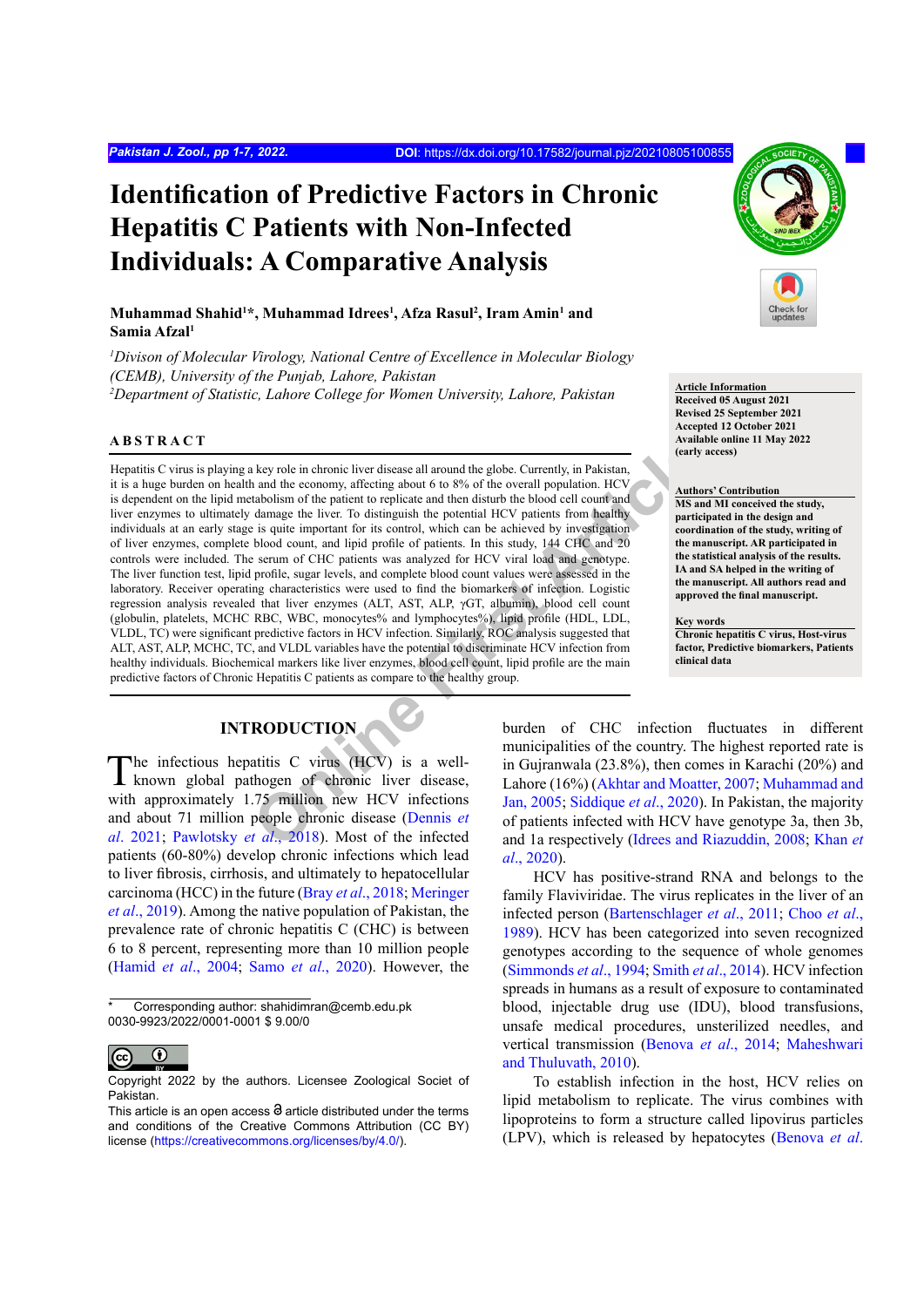[2014;](#page-4-3) [Fukuhara](#page-5-4) *et al*. 2015). During cell adsorption, entry, and virion maturation, HCV viruses use very low density lipoprotein (VLDL) and low-density lipoprotein (LDL) receptors [\(Crouchet](#page-5-5) *et al*., 2017).

Simple, easy-to-use, non-invasive methods that can identify HCV infection at an early stage will greatly help to control the disease. Several studies have been attempted to identify blood-based biomarkers to forecast hepatic dysfunction in HCV-infected individuals. During infection changes in aminotransferase enzyme (Quaranta *et al*., 2021) lipid metabolism ([de Souza Lacerda](#page-5-6) *et al*., [2018;](#page-5-6) [Eletreby](#page-5-7) *et al*., 2021) and blood count abnormalities have been observed in HCV-infected patients ([Cacoub](#page-4-4) *et al*[., 2000](#page-4-4); [Nikiforuk](#page-6-8) *et al*., 2021). In most HCV-infected individuals, the exact mechanisms of abnormal blood lipid levels and peripheral blood cell counts were unidentified. The study's key objective was to investigate blood-based liver enzyme, complete blood count, and lipids profile that can distinguish potential HCV infected patients from the non-infected population.

#### **MATERIALS AND METHODS**

#### *Ethics statement*

Approval has been taken from the Ethical Committee of CEMB, University of the Punjab for the current study. After proper guidance, signed consent forms were obtained before collecting the samples from patients.

#### *Patients*

Patients infected with CHC were selected for the study. Patients who had previously received treatment, co-infection, and genetic disease or alcohol history were excluded from the study. Patients demographics data (gender, age, BMI) was collected and serum was analyzed for virological (viral load, genotype) and clinical (liver function test, lipid profile, sugar level) analysis.

#### *Laboratory assessment*

Blood samples obtained from enrolled patients were used to investigate the liver function enzymes including aminotransferase such as [alanine aminotransferase (ALT), aspartate aminotransferase (AST)], alkaline phosphatase (ALP), globulin (Glb), gamma-glutamyl transferase  $(\gamma$ -GT), serum total protein (TP), albumin (ALB) and total bilirubin (TB). Triglycerides (TG), high-density lipoprotein cholesterol (HDL-c), low-density lipoprotein cholesterol (LDL-c), very low-density lipoprotein cholesterol (VLDL-c), and total cholesterol (TC) were all examined for the lipid profile. Complete blood cell counts such as lymphocyte, monocyte, white blood cell (WBC), and red blood cell (RBC) of patients were also measured according to the manufacturer's instructions. Sysmex XE- 2100 automated haematology analyzer (Sysmex Corp, Kobe, Japan) was used to determine the complete blood cell counts.

## *HCV viral load and genotyping detection*

The patient's HCV viral concentration was measured by performing a real-time PCR (Cepheid, Smart Cycler II) as described in the manufacturer's manual by using serum samples. In this system, HCV viral load of lower than 250 IU/ ml has been considered as negative. The HCV genotype was performed as described by Idrees ([2008](#page-5-8)).

#### *Statistical analysis*

**EXECUT:**<br>
The analysis of abnormal blood lipid<br>
Interactions of abnormal blood lipid<br>
Interaction and the state of the categoridal are compared by using the categorid<br>
Intervinced patients from the<br>
Intervinced patients f Clinical data of HCV infected and healthy controls are compared by using the *stude*nt's T-test. The Chi-square test is used to analyze the categorical variables. Results are described as mean  $\pm$  standard deviation. The relationship between clinical and virological variables is determined by applying correlation analysis. Logistic regression is used to predict the variables which are associated with HCV infection. ROC analysis is performed for the identification of potential biomarkers of infection. The statistical software SPSS (22.0) is used to perform statistical analysis of data. A P-value lower than 0.05 is considered significant.

#### **RESULTS**

#### *Patients baseline characteristics*

Baseline values of enrolled patients have been summarized in Table1 like demography, clinical, and molecular virological characteristics. A total number of 144 treatment-naïve CHC patients were participated in this study, out of which an equal ratio of males and females was considered for study i.e 72 each. It is noted that the mean age of CHC patients was  $35.92 \pm 9.66$  ranging from 18 to 60 years. The patients considered for the study had HCV 3a genotype.

A remarkable difference in values of HCV-infected and non-infected individuals were observed especially in viral loads, liver enzymes, lipid profile, and complete blood count.

### *Baseline variables in HCV infected compared control samples*

To see if there was a difference between HCV infected and control subjects, an independent samples T-test was used. The results revealed that liver function enzymes levels such as aminotransferase (ALT, AST), ALP, γ-GT, albumin, and globulin levels differed significantly (p < 0.05) between infected and control subjects. Platelet counts and monocytes% were significantly lower in HCV patients but the level of lymphocytes was significantly higher as compared to the control subjects. Another significant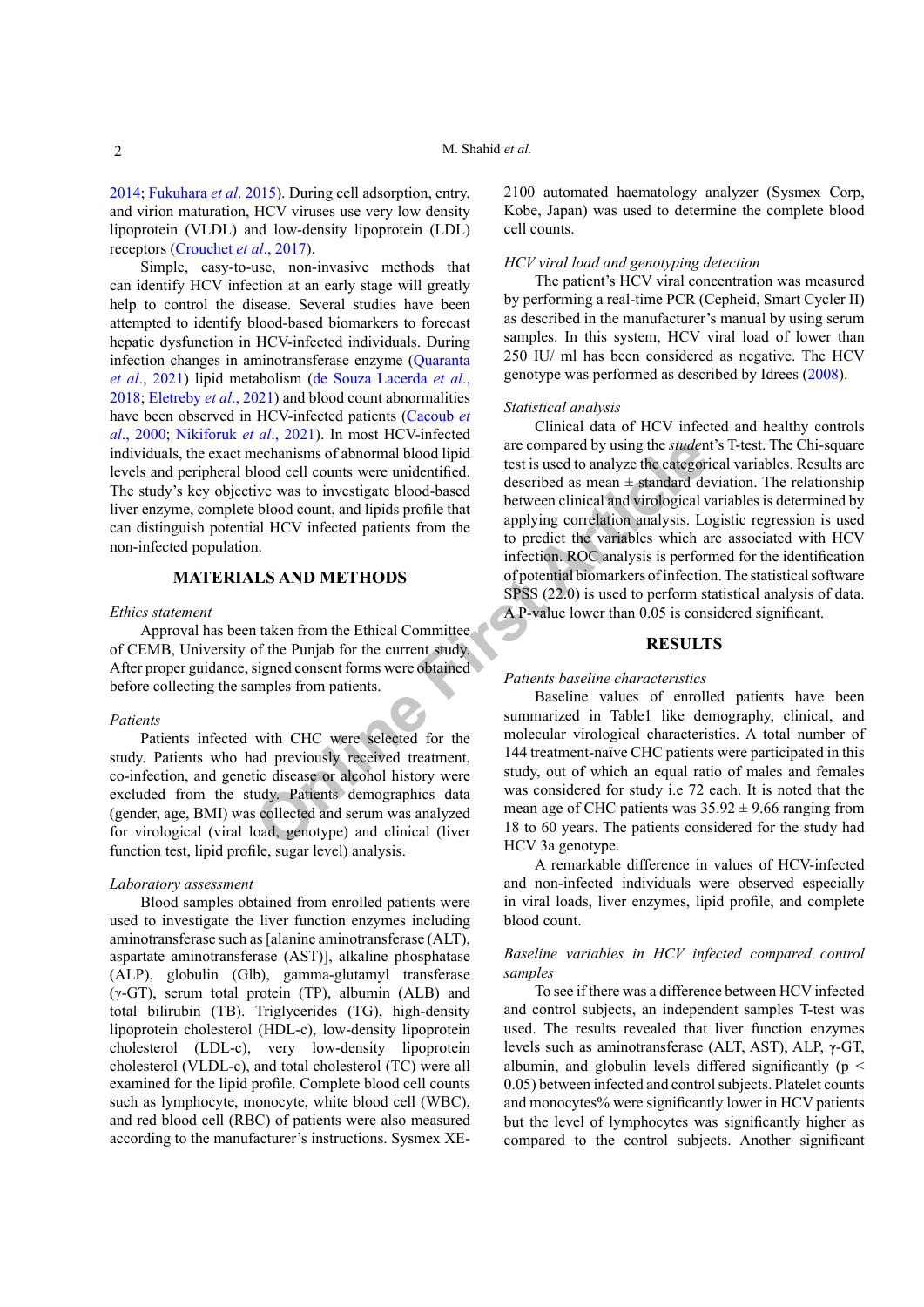difference was observed in VLDL which is higher in HCV patients but the HDL was lower in the same as compared to controls. Similarly, globulin was significantly lower in HCV patients in comparison with the control group [\(Table](#page-2-0) [I](#page-2-0)).

<span id="page-2-0"></span>**Table I. Baseline characteristics of patients with chronic hepatitis C.**

|                        |                                   |                                                           | <b>MCV</b>                                                                               | $90 \pm 1.4$                    |      |     |
|------------------------|-----------------------------------|-----------------------------------------------------------|------------------------------------------------------------------------------------------|---------------------------------|------|-----|
| <b>Parameters</b>      | <b>Healthy</b><br>controls        | Chronic hepatitis C<br>patients                           |                                                                                          | $(88 - 92)$                     |      |     |
| Gender (M/F)           | 10/10                             | 72/72                                                     | MCH                                                                                      | $29 \pm 1.3$                    |      |     |
|                        |                                   |                                                           |                                                                                          | $(27 - 31)$                     |      |     |
| Age (years)            | $41 \pm 2.8$                      | $36 \pm 9.7$                                              | <b>MCHC</b>                                                                              | $31 \pm 0.8$                    |      |     |
|                        | $(33-45)$                         | $(18-60)$                                                 |                                                                                          | $(30-32)$                       |      |     |
| BMI                    | $22.0 \pm 1.4$<br>$(19.5 - 23.8)$ | $24.0 \pm 2.7$<br>$(18.4 - 29.5)$                         | <b>RBC</b>                                                                               | $5\pm0.4$<br>$(4.3 - 5.5)$      |      |     |
| Viral load (IU/<br>ml) |                                   | $9.0*10^{3}5 \pm 1.5*10^{6}$<br>$(4.078*10^3-7.389*10^5)$ | <b>WBC</b>                                                                               | $8.4 \pm 1.4$<br>$(6.1 - 10.4)$ |      |     |
| <b>HCV</b> Genotypes   |                                   | 3a                                                        | Mean±SEM. Students test; * P<0.05, *                                                     |                                 |      |     |
| ALT(IU/L)              | $29 \pm 3.9$                      | $59 \pm 29.2$ ***                                         | were expressed as mean $\pm$ SD. BMI, b                                                  |                                 |      |     |
|                        | $(20-34)$                         | $(13-141)$                                                | aminotransferase; AST, aspartate ami                                                     |                                 |      |     |
| AST(IU/L)              | $28 \pm 4.6$                      | $48 \pm 24.1$ ***                                         | phosphatase; albumin; Glb, globulin; γ-G'<br>TC, total cholesterol; TG, triglycerides; H |                                 |      |     |
|                        | $(20-35)$                         | $(10-134)$                                                | cholesterol; LDL-c, low-density lipoprot                                                 |                                 |      |     |
| AST/ALT ratio          | $0.98 \pm 0.21$                   | $0.85 \pm 0.36$                                           | low-density lipoprotein cholesterol; HI                                                  |                                 |      |     |
|                        | $(0.59-1.38)$                     | $(0.38 - 2.00)$                                           | MCV, mean corpuscular volume; MCH,                                                       |                                 |      |     |
| ALP(IU/L)              | $106 \pm 19.7$                    | $203 \pm 60.5$ ***                                        | PCV, packed cell volume; MCHC, n                                                         |                                 |      |     |
|                        | $(87-143)$                        | $(88-460)$                                                | concentration.                                                                           |                                 |      |     |
| Alb $(g/dl)$           | $4.1 \pm 0.2$                     | $4.5 \pm 0.6$ **                                          | <b>Table II. Logistic Regression A</b>                                                   |                                 |      |     |
|                        | $(3.8-4.3)$                       | $(3.2 - 5.8)$                                             | CHC patients compared with h                                                             |                                 |      |     |
| Glb (g/dl)             | $2.9 \pm 0.3$                     | $2.6 \pm 0.4$ ***                                         |                                                                                          |                                 |      |     |
|                        | $(2.5-3.3)$                       | $(1.5 - 3.6)$                                             | <b>Variables</b>                                                                         | B                               | S.E. | P   |
| Tp(g/dl)               | $7.2 \pm 0.5$                     | $7.2 \pm 0.5$                                             |                                                                                          |                                 |      |     |
|                        | $(6.2 - 8.0)$                     | $(6.2 - 8.1)$                                             |                                                                                          |                                 |      |     |
| BT(g/dl)               | $0.8 \pm 0.1$                     | $0.75 \pm 0.2$                                            |                                                                                          |                                 |      |     |
|                        | $(0.7-0.9)$                       | $(0.4 - 1.6)$                                             | <b>ALT</b>                                                                               | .062                            | .017 | .00 |
| $\gamma$ -GT (IU/L)    | $23 \pm 7.5$                      | $29 \pm 15.0$ *                                           | AST                                                                                      | .067                            | .020 | .00 |
|                        | $(12 - 36)$                       | $(8 - 91)$                                                | <b>ALP</b>                                                                               | .066                            | .013 | .00 |
| $TC$ (mg/dl)           | $150.2 \pm 14.1$                  | $175.33 \pm 23.53$                                        | $\gamma GT$                                                                              | .080                            | .035 | .02 |
|                        | $(90.5-180.2)$                    | $(112 - 205)$                                             | Globulin                                                                                 | $-3.762$ .924                   |      | .00 |
| $HDL-c$ (mg/dl)        | $49 \pm 2.3$                      | $38 \pm 6.4$ ***                                          | Serum albumin                                                                            | 1.454                           | .519 | .00 |
|                        | $(46 - 52)$                       | $(27-56)$                                                 | Platelets                                                                                | $-.007$                         | .003 | .02 |
| LDL-c (mg/dl)          | $97 \pm 16.0$                     | $112 \pm 30.2*$                                           | <b>HDL</b>                                                                               | $-.376$                         | .078 | .00 |
|                        | $(75 - 122)$                      | $(60 - 204)$                                              | LDL                                                                                      | .022                            | .010 | .03 |
| VLDL-c (mg/dl)         | $16 \pm 3.0$                      | $28 \pm 6.0$ ***                                          | <b>VLDL</b>                                                                              | .640                            |      | .00 |
|                        | $(12 - 21)$                       | $(16 - 50)$                                               |                                                                                          |                                 | .139 |     |
| Platelets $(10^9/L)$   | $267 \pm 36$                      | $226 \pm 75*$                                             | <b>MCHC</b>                                                                              | .473                            | .126 | .00 |
|                        | $(210-340)$                       | $(110 - 459)$                                             | <b>RBC</b>                                                                               | $-.765$                         | .327 | .01 |
| Lymphocytes $(\% )$    | $33 \pm 4$                        | $40 \pm 10^{**}$                                          | <b>WBC</b>                                                                               | $-.276$                         | .104 | .00 |
|                        | $(29-40)$                         | $(25 - 75)$                                               | Lymphocyte%                                                                              | .126                            | .043 | .00 |
| Neutrophils $(\% )$    | $59 \pm 8.6$                      | $56 \pm 9.8$                                              | Monocyte%                                                                                | $-1.396$ .304                   |      | .00 |
|                        | $(45-69)$                         | $(30 - 72)$                                               | TC                                                                                       | .047                            | .013 | .00 |
|                        |                                   |                                                           |                                                                                          |                                 |      |     |

| <b>Parameters</b>   | <b>Healthy</b><br>controls | Chronic hepatitis C<br>patients |
|---------------------|----------------------------|---------------------------------|
| Monocytes $(\% )$   | $4 \pm 1.6$                | $2 \pm 0.8$ ***                 |
|                     | $(2-7)$                    | $(1 - 4)$                       |
| Eosinophils $(\% )$ | $4 \pm 1.3$                | $2 \pm 1.2$                     |
|                     | $(2-6)$                    | $(1 - 7)$                       |
| Hb                  | $13.3 \pm 1.0$             | $13.3 \pm 1.8$                  |
|                     | $(11.6-15.2)$              | $(9.2 - 17.8)$                  |
| <b>MCV</b>          | $90 \pm 1.4$               | $84 \pm 5.2$ ***                |
|                     | $(88 - 92)$                | $(72 - 92)$                     |
| MCH                 | $29 \pm 1.3$               | $29 \pm 3.5$                    |
|                     | $(27 - 31)$                | $(19 - 36)$                     |
| MCHC                | $31 \pm 0.8$               | $34 \pm 2.9$ ***                |
|                     | $(30-32)$                  | $(23 - 41)$                     |
| RBC                 | $5 \pm 0.4$                | $4.6 \pm 0.7*$                  |
|                     | $(4.3 - 5.5)$              | $(3.2 - 7.2)$                   |
| WBC                 | $8.4 \pm 1.4$              | $6.7 \pm 2.0$ ***               |
|                     | $(6.1 - 10.4)$             | $(4.4 - 16.4)$                  |

Mean±SEM. Students test; \* P<0.05, \*\* P<0.01, \*\*\*P<0.001. Data were expressed as mean  $\pm$  SD. BMI, body mass index; ALT, alanine aminotransferase; AST, aspartate aminotransferase; ALP, alkaline phosphatase; albumin; Glb, globulin; γ-GT, gamma-glutamyl transferase; TC, total cholesterol; TG, triglycerides; HDL-c, high-density lipoprotein cholesterol; LDL-c, low-density lipoprotein cholesterol; VLDL-c, very low-density lipoprotein cholesterol; Hb, hemoglobin concentration; MCV, mean corpuscular volume; MCH, mean corpuscular hemoglobin; PCV, packed cell volume; MCHC, mean corpuscular hemoglobin concentration.

<span id="page-2-1"></span>

|                                              |  | Table II. Logistic Regression Analysis of predictors in |  |
|----------------------------------------------|--|---------------------------------------------------------|--|
| CHC patients compared with healthy controls. |  |                                                         |  |

| <b>Variables</b> | B        | S.E. | P    | Exp(B) | 95% C.I. for<br>EXP(B) |                    |
|------------------|----------|------|------|--------|------------------------|--------------------|
|                  |          |      |      |        |                        | <b>Lower Upper</b> |
| ALT              | .062     | .017 | .000 | 1.064  | 1.030                  | 1.100              |
| AST              | .067     | .020 | .001 | 1.070  | 1.029                  | 1.112              |
| ALP              | .066     | .013 | .000 | 1.068  | 1.042                  | 1.095              |
| $\gamma GT$      | .080     | .035 | .024 | 1.083  | 1.011                  | 1.161              |
| Globulin         | $-3.762$ | .924 | .000 | .023   | .004                   | .142               |
| Serum albumin    | 1.454    | .519 | .005 | 4.280  | 1.547                  | 11.842             |
| Platelets        | $-.007$  | .003 | .021 | .993   | .987                   | .999               |
| HDL              | $-.376$  | .078 | .000 | .686   | .589                   | .800               |
| LDL              | .022     | .010 | .036 | 1.022  | 1.001                  | 1.043              |
| <b>VLDL</b>      | .640     | .139 | .000 | 1.896  | 1.443                  | 2.492              |
| <b>MCHC</b>      | .473     | .126 | .000 | 1.605  | 1.253                  | 2.057              |
| <b>RBC</b>       | $-765$   | .327 | .019 | .465   | .245                   | .882               |
| <b>WBC</b>       | $-.276$  | .104 | .008 | .759   | .620                   | .930               |
| Lymphocyte%      | .126     | .043 | .003 | 1.134  | 1.043                  | 1.233              |
| Monocyte%        | $-1.396$ | .304 | .000 | .248   | .137                   | .449               |
| ТC               | .047     | .013 | .000 | 1.048  | 1.022                  | 1.074              |

For abbreviations, see [Table I](#page-2-0).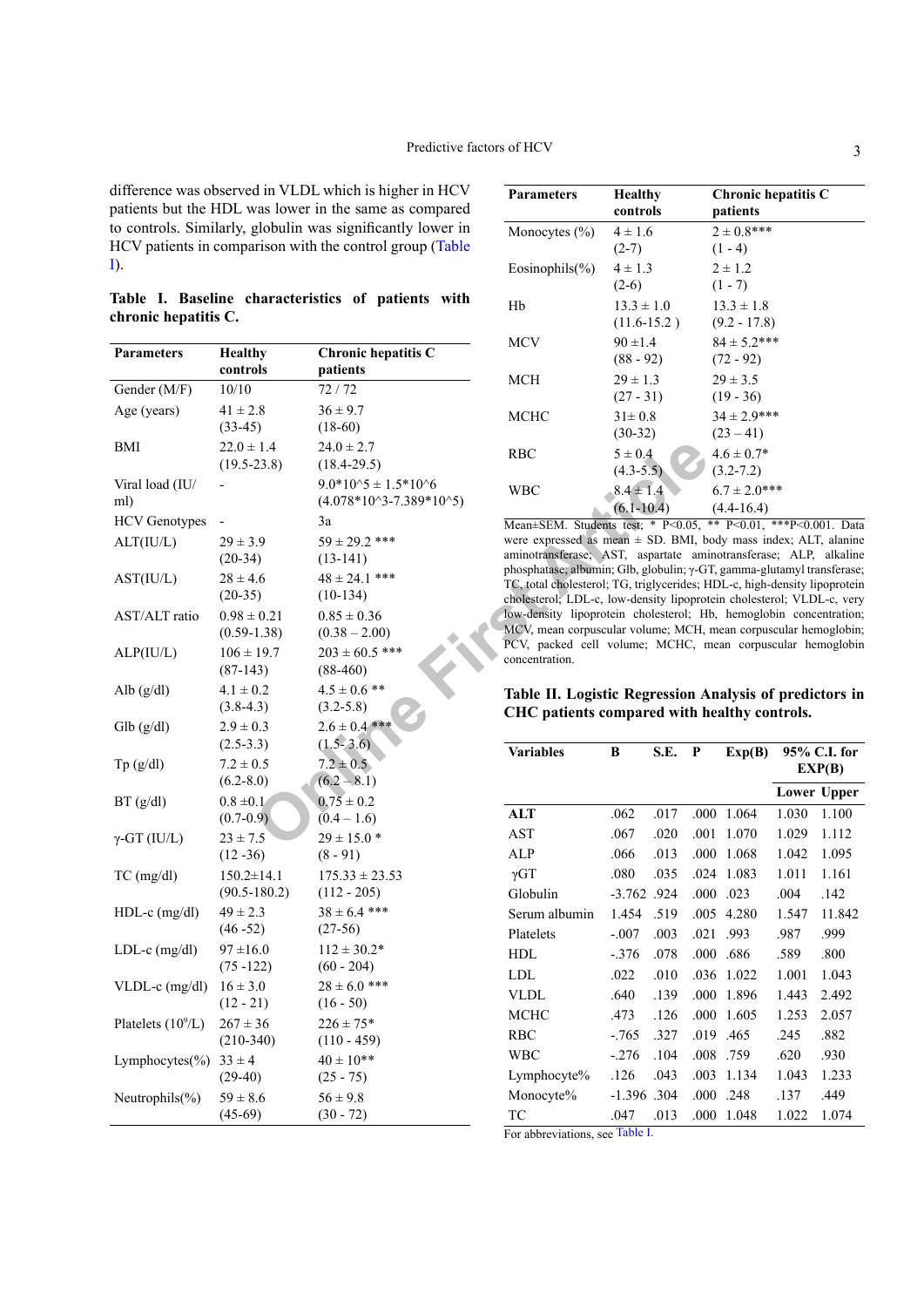#### *Logistic regression model*

In order to recognize the aspects associated with HCV infection, a regression analysis was performed known as binary logistic regression analysis. The HCV infection versus healthy individuals was used as a dependent variable and clinical data of patients was used as an independent factor. The analysis revealed that ALT, AST, ALP, γGT, serum albumin, globulin, platelets, HDL, LDL, VLDL, MCHC, RBC, WBC, TC, monocyte%, and lymphocyte% were significant predictors of HCV infection [Table II.](#page-2-1)

#### *ROC analysis*

ROC analysis with an area under the curve was considered to determine the biomarker value of study variables. The analysis revealed that ALT, AST, ALP, MCHC, TC, and VLDL variables have the potential to discriminate HCV infection from healthy individuals in [Table III](#page-3-0) and [Figure 1](#page-3-1).

<span id="page-3-0"></span>**Table III. Receiver operator characteristic (ROC) Analysis in CHC patients compared with healthy.**

| <b>Test result</b>                                                                    | Area  | P    | 95% confidence interval |                    |  |  |  |
|---------------------------------------------------------------------------------------|-------|------|-------------------------|--------------------|--|--|--|
| variable(s)                                                                           |       |      | <b>Lower bound</b>      | <b>Upper bound</b> |  |  |  |
| <b>ALT</b>                                                                            | 0.803 | .000 | .715                    | .891               |  |  |  |
| AST                                                                                   | 0.793 | .001 | .705                    | .881               |  |  |  |
| ALP                                                                                   | 0.952 | .000 | .912                    | 0.992              |  |  |  |
| <b>VLDL</b>                                                                           | 0.982 | .000 | 0.961                   | 1.000              |  |  |  |
| <b>MCHC</b>                                                                           | 0.911 | .000 | .851                    | .971               |  |  |  |
| <b>TC</b><br>$\Gamma$ and the second of the second $\Gamma$ . If $\Gamma$ is $\Gamma$ | 0.849 | .000 | .773                    | .924               |  |  |  |

For abbreviations, see [Table I](#page-2-0).



<span id="page-3-1"></span>Fig. 1. Receiver operator characteristic (ROC) Analysis in CHC patients compared with healthy controls to assess the diagnostic potential of biochemical markers.

#### **DISCUSSION**

Fra[c](#page-6-9)tion from healthy individuals in<br>
DL variables have the potential to<br>
conform healthy individuals in<br>
the presence of viral distribution from healthy individuals in<br>
of the state of the presence of possible liver dama A great breakthrough has been made in CHC therapy in recent years. Identification of CHC infection in patients is very important because most infected individuals are unaware of their infection (Ghany *et al*[., 2020](#page-5-9)). Timely identification of HCV infection is crucial to obtain the benefits of therapy. In the present investigation, we compared the liver enzyme, lipid profile, and blood count in CHC patients and healthy individuals to find the effect of HCV infection on biochemical markers. The relationship and predictive performance of biomarkers was also investigated. Liver enzymes (ALT, AST, ALP, and  $\gamma$ -GT) are an indicator of liver injury and their levels changes in the presence of viral disease. These enzymes are abundant in the liver and leak from the liver into the blood during hepatic injury. These enzymes levels can be used to screen for possible liver damage during HCV infection (Akkaya *et al*., 2007; Sugimoto *et al*., 2018). According to epidemiological research data, there is a link between liver enzymes ALT, AST, γ-GT levels and liver-related disease and mortality (Kunutsor *et al*., 2014). It has been reported that liver enzyme (ALT) levels increased in HCV patients (Giuffrè *et al*., 2020; Hajarizadeh *et al*., 2016). Logistic regression analysis demonstrated that the ALT, AST, ALP and γ-GT were associated with disease progression in HCV infection. Thus, in HCV infection these enzymes have predictive value. In our study, we have been found an encouraging correlation between ALT levels and the duration of HCV infection. Previous literature showed that many studies have failed to find such correlations ([Haydon](#page-5-12)  *et al*., 1998).

Blood counts can be used to check for suspected liver damage during HCV infection, according to studies. Previous data revealed that the Hepatitis C virus replicates in peripheral blood cells, and patients with clinical hepatitis C virus infection have abnormal blood cell counts (Lerat *et al*., 1996; [Nikiforuk](#page-6-8) *et al*., 2021; [Streiff](#page-6-10) *et al*., [2002](#page-6-10)). These blood cell helps in an immune response, such as fighting to an infection. The low blood cells mean that body has a weak immune response against the infection. In our study, we observed the effect of HCV infection on peripheral blood count in infected patients as compared to the control group. Our data showed that the mean platelet count, monocyte%, RBC's and WBC's in the CHC infected group were significantly less as compared to the control group. Our investigation indicates a significant association of HCV infection with low platelets count, monocyte %, RBC's and WBC's in the Pakistani population. These findings help the practitioners to consider the blood count for screening in CHC patients. Data from the literature showed that low platelet count, monocyte %, RBC and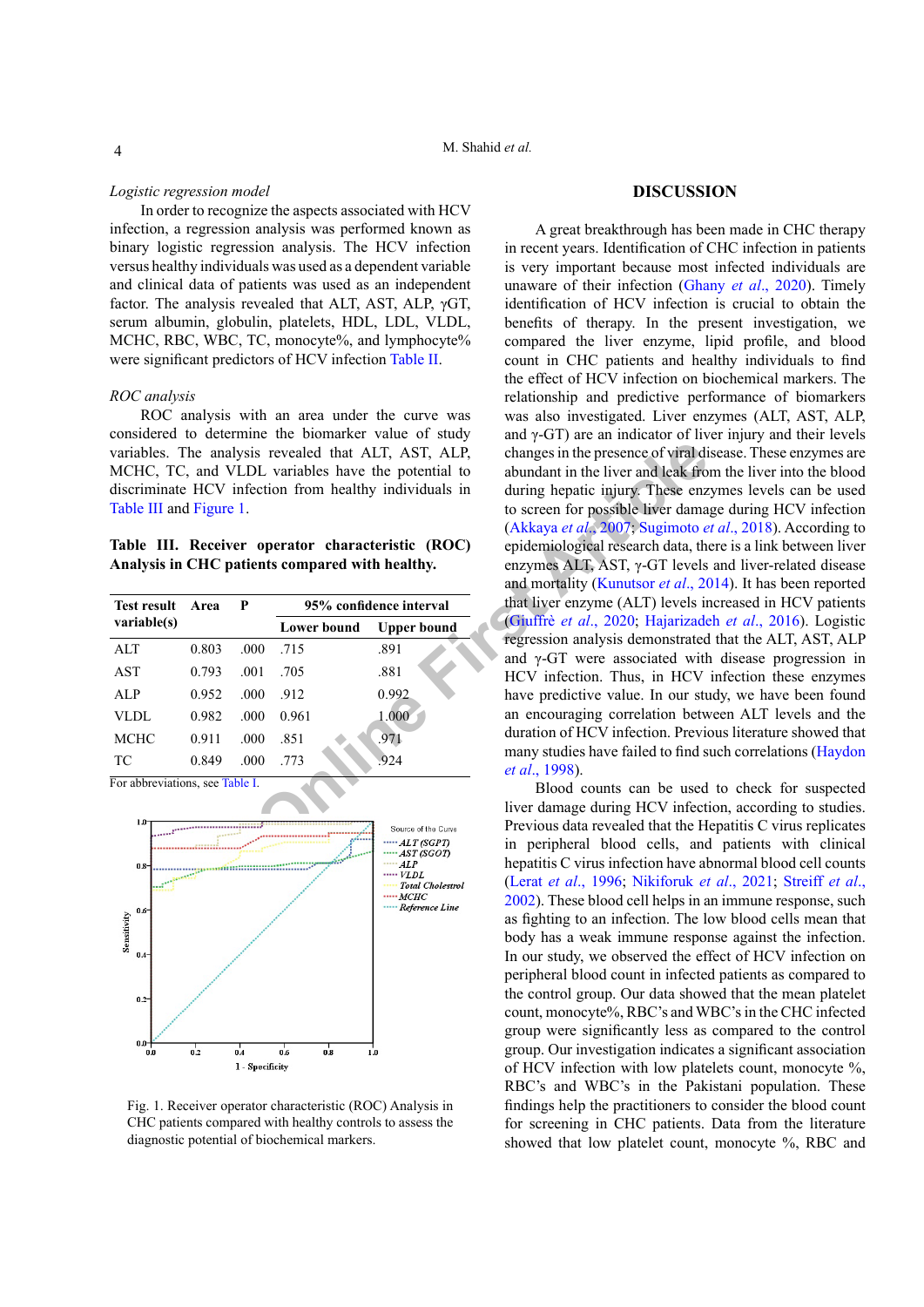WBC have been associated with a number of markers of liver disease like serum bilirubin level, globulin and serum albumin [\(Bashour](#page-4-6) *et al*., 2000; [Streiff](#page-6-10) *et al*., 2002).

**EXECUTE:** THE SERV[A](https://doi.org/10.1016/j.tim.2010.11.005)NE CREAT AND MANUSE SURFAINS And SURFAIN (STRIP) levels of LDL and VLCD. This and VLCD and VLCD and VLCD and VLCD and VLCD and VLCD and VLCD and VLCD and VLCD and VLCD and VLCD and VLCD and VLCD and VL Lipid metabolism has an important impact in HCV infection and is well described. It promotes the entry of HCV into the liver by binding to VLDL or LDL receptors ([Cheng and Li, 2003](#page-4-7); Wünschmann *et al*., 2000). In our study, chronic HCV patients have significantly lower values of serum lipids as compare to controls subjects. Several studies have found that serum lipid levels in HCV-infected patients are dysregulated, particularly low levels of LDL (Kuo *et al*[., 2011](#page-6-11)). LDL and VLDL levels were high in HCV patients as compared to controls. HCV infection played role in lower cholesterol levels. Our data is not dependable on previous studies that suggested that hepatitis C exceptionally has an association with decreased LDL and cholesterol (Corey *et al*., 2009; Dai *et al*., 2008; [Marzouk](#page-6-12) *et al*., 2007). High levels of LDL and VLDL are linked to an increased risk of heart disease. A few studies have found that people with persistent HCV infection had a higher risk of developing ischemic heart disease ([Kakinami](#page-5-15) *et al*., 2013; Shahid and Rehman, 2020). Our study showed that serum lipid profile is predictors of CHC infection. There was a significant difference in levels of HDL, LDL, and VLDL in CHC patients. HDL level was significantly lesser in CHC patients than in the comparison group. On the other hand, CHC patients have significantly higher values of LDL and VLDL. These findings indicate that plasma lipids are involved in the development of HCV infection.

Finally, in our study, a ROC analysis has been performed, before considering these biochemical factors as noninvasive biomarkers of HCV infection as compared to healthy individuals. This analysis has been used to assess the diagnostic value of any biomarker and helps clinicians for a suitable treatment for diseased patients (Gu *et al*[., 2008](#page-5-16); [Obuchowski and Bullen, 2018](#page-6-14); [Zheng](#page-6-15) *et al*[., 2002](#page-6-15)). In our recent study, the ROC curve analysis disclosed that biochemical markers (ALT, AST, ALP, VLDL, MCHC, TC), had an AUC of 0.803, 0.793, 0.952, 0.982, 0.911, 0.849 which proved that these subsets of biochemical marker have a discrimination power between CHC patients and control group.

In conclusion, our study showed that liver enzymes (ALT, AST, ALP, γGT, albumin), lipid profile (HDL, LDL, VLDL, TC) and blood cell count (platelets, MCHC, RBC, WBC, monocytes% and lymphocytes%), are predictive biomarkers in HCV infection and an association has been observed between these variables and duration of HCV infection. ROC analysis showed that biochemical markers like ALT, AST, ALP, MCHC, TC and VLDL are diagnostic biomarkers between hepatitis patients as compare to the

normal control group. Our data is obtained from the limited number of patients and controls and to find further positive correlations between these predictive biochemical markers and HCV, a vast study is recommended.

#### *Statement of conflict of interest*

The authors have declared no conflict of interest.

# **REFERENCE**

- <span id="page-4-1"></span>Akhtar, S., and Moatter, T., 2007. Multilevel modeling of intra-household spread of hepatitis c virus infection, karachi, pakistan. *Am. J. trop. med. Hyg*., **76**: 446- 449. <https://doi.org/10.4269/ajtmh.2007.76.446>
- <span id="page-4-5"></span>Akkaya, O., Kiyici, M., Yilmaz, Y., Ulukaya, E., and Yerci, O., 2007. Clinical significance of activity of alt enzyme in patients with hepatitis c virus. *World J. Gastroenterol*., **13**: 5481. [https://doi.org/10.3748/](https://doi.org/10.3748/wjg.v13.i41.5481) wjg.v13.i41.5481
- Bartenschlager, R., Penin, F., Lohmann, V., and André, P., 2011. Assembly of infectious hepatitis C virus particles. *Trends Microbiol*., **19**: 95-103. [https://](https://doi.org/10.1016/j.tim.2010.11.005) doi.org/10.1016/j.tim.2010.11.005
- <span id="page-4-6"></span>Bashour, F.N., Teran, J.C., and Mullen, K.D., 2000. Prevalence of peripheral blood cytopenias (hypersplenism) in patients with nonalcoholic chronic liver disease. *Am. J. Gastroenterol*., **95**: 2936-2939. [https://doi.org/10.1111/j.1572-](https://doi.org/10.1111/j.1572-0241.2000.02325.x) 0241.2000.02325.x
- <span id="page-4-3"></span>Benova, L., Mohamoud, Y.A., Calvert, C., and Abu-Raddad, L.J., 2014. Vertical transmission of hepatitis c virus: Systematic review and metaanalysis. *Clin. Infect. Dis*., **59**: 765-773. [https://doi.](https://doi.org/10.1093/cid/ciu447) org/10.1093/cid/ciu447
- <span id="page-4-0"></span>Bray, F., Ferlay, J., Soerjomataram, I., Siegel, R.L., Torre, L.A., and Jemal, A., 2018. Global cancer statistics 2018: Globocan estimates of incidence and mortality worldwide for 36 cancers in 185 countries. *CA Cancer J. Clin*., **68**: 394-424. [https://](https://doi.org/10.3322/caac.21492) [doi.org/10.3322/caac.21492](https://doi.org/10.3322/caac.21492)
- <span id="page-4-4"></span>Cacoub, P., Renou, C., Rosenthal, E., Cohen, P., Loury, I., Loustaud-Ratti, V., Yamamoto, A-M., Camproux, A-C., Hausfater, P., and Musset, L., 2000. Extrahepatic manifestations associated with hepatitis c virus infection: A prospective multicenter study of 321 patients. *Medicine*, **79**: 47-56. [https://](https://doi.org/10.1097/00005792-200001000-00005) [doi.org/10.1097/00005792-200001000-00005](https://doi.org/10.1097/00005792-200001000-00005)
- <span id="page-4-7"></span>Cheng, J., and Li, L., 2003. Low density lipoprotein receptor: A receptor related to hepatitis c virus. *Chin. J. Hepatol*., **11**: 190-192.
- <span id="page-4-2"></span>Choo, Q-L., Kuo, G., Weiner, A.J., Overby, L.R., Bradley, D.W., and Houghton, M., 1989. Isolation of a cdna clone derived from a blood-borne non-a,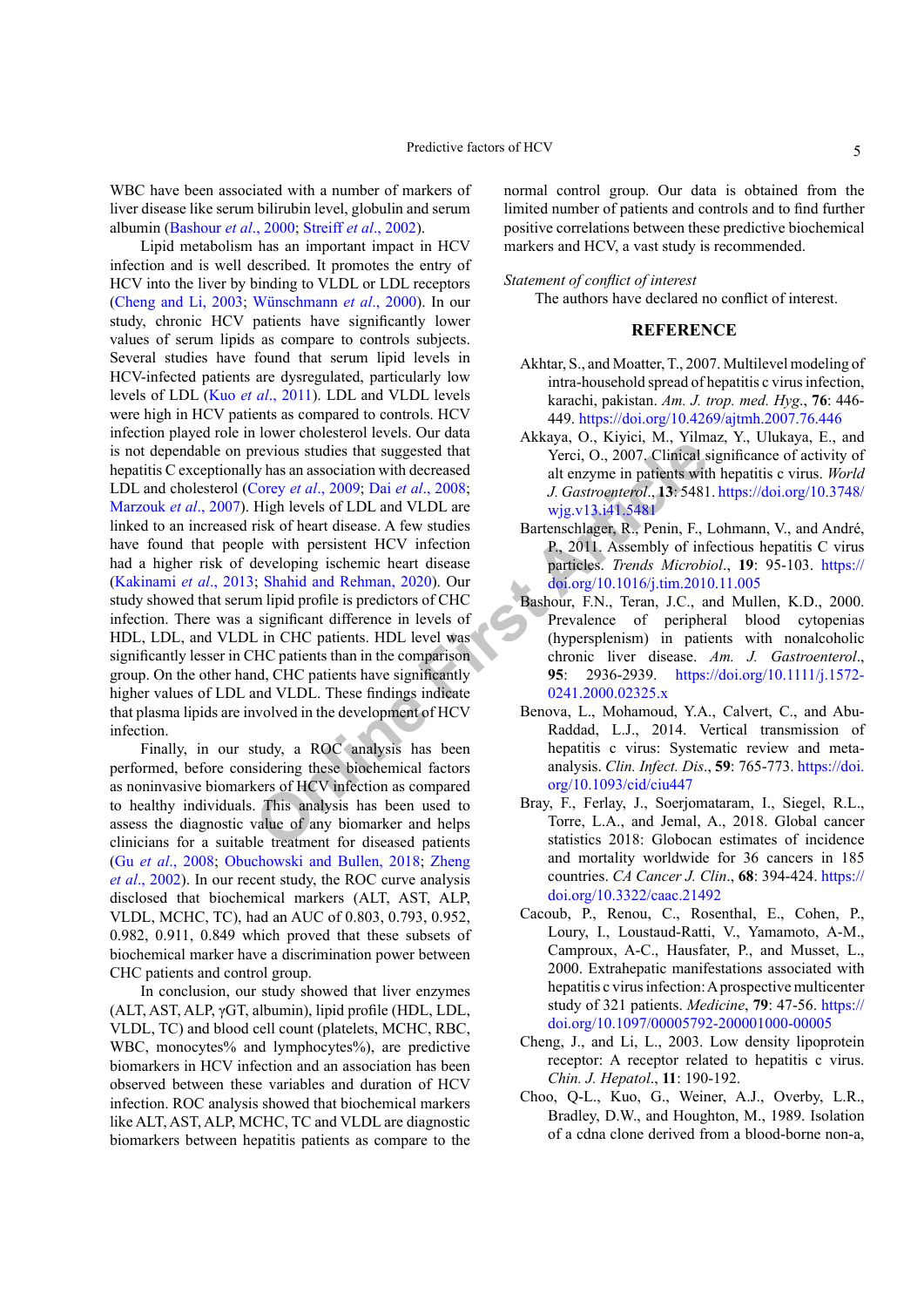non-b viral hepatitis genome. *Science*, **244**: 359- 362.<https://doi.org/10.1126/science.2523562>

- <span id="page-5-13"></span>Corey, K.E., Kane, E., Munroe, C., Barlow, L.L., Zheng, H., and Chung, R.T., 2009. Hepatitis c virus infection and its clearance alter circulating lipids: Implications for long-term follow up. *Hepatology*, **50**: 1030-1037. <https://doi.org/10.1002/hep.23219>
- <span id="page-5-5"></span>Crouchet, E., Baumert, T.F., and Schuster, C., 2017. Hepatitis c virus apolipoprotein interactions: Molecular mechanisms and clinical impact. *Exp. Rev. proteom*., **14**: 593-606. [https://doi.org/10.108](https://doi.org/10.1080/14789450.2017.1344102) [0/14789450.2017.1344102](https://doi.org/10.1080/14789450.2017.1344102)
- <span id="page-5-14"></span>Dai, C-Y., Chuang, W-L., Ho, C-K., Hsieh, M-Y., Huang, J-F., Lee, L-P., Hou, N-J., Lin, Z-Y., Chen, S-C., and Hsieh, M-Y., 2008. Associations between hepatitis c viremia and low serum triglyceride and cholesterol levels: A community-based study. *J. Hepatol*., **49**: 9-16. https://doi.org/10.1016/j. [jhep.2008.03.016](https://doi.org/10.1016/j.jhep.2008.03.016)
- <span id="page-5-6"></span>**EXECTS**, M-Y., 2008. Assoc[i](https://doi.org/10.1186/s12985-016-0482-x)ations between<br>
The and low serum triglyceride<br>
The Unit of Unit of Unit of the Section of the Section of the Section of the Section of Section of Section Control of H. and Butt, N., Alam, A.<br> de Souza Lacerda, G., Medeiros, T., do Rosário, N.F., Peralta, R.H.S., Cabral-Castro, M.J., Esberard, E.B.C., de Andrade, T.G., Xavier, A.R., and Silva, A.A., 2018. Exploring lipid and apolipoprotein levels in chronic hepatitis c patients according to their response to antiviral treatment. *Clin. Biochem*., **60**: 17-23. https://doi.org/10.1016/j. [clinbiochem.2018.07.007](https://doi.org/10.1016/j.clinbiochem.2018.07.007)
- <span id="page-5-0"></span>Dennis, B.B., Naji, L., Jajarmi, Y., Ahmed, A., and Kim, D., 2021. New hope for hepatitis c virus: Summary of global epidemiologic changes and novel innovations over 20 years. *World J. Gastroenterol*., **27**: 4818. https://doi.org/10.3748/wjg.v27.i29.4818
- <span id="page-5-7"></span>Eletreby, R., Anees, M., Naguib, M., Kobtan, A., Helmy, A., Khalaf, N., Mansour, S., Hassany, M., El-Akel, W., and Hashem, A., 2021. The interrelation between lipid profile in chronic hcv patients and their response to antiviral agents. *Exp. Rev. Gastroenterol. Hepatol*., **15**: 103-110. [https://](https://doi.org/10.1080/17474124.2020.1823831) [doi.org/10.1080/17474124.2020.1823831](https://doi.org/10.1080/17474124.2020.1823831)
- <span id="page-5-4"></span>Fukuhara, T., Ono, C., Puig-Basagoiti, F., and Matsuura, Y., 2015. Roles of lipoproteins and apolipoproteins in particle formation of hepatitis c virus. *Trends Microbiol*., **23**: 618-629. [https://doi.org/10.1016/j.](https://doi.org/10.1016/j.tim.2015.07.007) [tim.2015.07.007](https://doi.org/10.1016/j.tim.2015.07.007)
- <span id="page-5-9"></span>Ghany, M.G., Morgan, T.R., Panel, A.I.h.C.G., 2020. Hepatitis c guidance 2019 update: American association for the study of liver diseases infectious diseases society of america recommendations for testing, managing, and treating hepatitis c virus infection. *Hepatology*, **71**: 686-721. [https://doi.](https://doi.org/10.1002/hep.31060) [org/10.1002/hep.31060](https://doi.org/10.1002/hep.31060)

Giuffrè, M., Fouraki, S., Comar, M., Masutti, F., and

Crocè, L.S., 2020. The importance of transaminases flare in liver elastography: Characterization of the probability of liver fibrosis overestimation by hepatitis c virus-induced cytolysis. *Microorganisms*, **8**: 348. [https://doi.org/10.3390/](https://doi.org/10.3390/microorganisms8030348) [microorganisms8030348](https://doi.org/10.3390/microorganisms8030348)

- <span id="page-5-16"></span>Gu, J., Ghosal, S., and Roy, A., 2008. Bayesian bootstrap estimation of roc curve. *Stat. Med*., **27**: 5407-5420. <https://doi.org/10.1002/sim.3366>
- <span id="page-5-11"></span>Hajarizadeh, B., Lamoury, F.M., Feld, J.J., Amin, J., Keoshkerian, E., Matthews, G.V., Hellard, M., Dore, G.J., Lloyd, A.R., and Grebely, J., 2016. Alanine aminotransferase, hcv rna levels and pro-inflammatory and pro-fibrogenic cytokines/ chemokines during acute hepatitis c virus infection. *Virol. J*., **13**: 1-10. [https://doi.org/10.1186/s12985-](https://doi.org/10.1186/s12985-016-0482-x) 016-0482-x
- <span id="page-5-1"></span>Hamid, S., Umar, M., Alam, A., Siddiqui, A., Qureshi, H., and Butt, J., 2004. Psg consensus statement on management of hepatitis c virus infection--2003. *J. Pak. med. Assoc*., **54**: 146.
- <span id="page-5-12"></span>Haydon, G., Jarvis, L., Blair, C., Simmonds, P., Harrison, D., Simpson, K., and Hayes, P., 1998. Clinical significance of intrahepatic hepatitis c virus levels in patients with chronic hcv infection. *Gut*, **42**: 570- 575. <https://doi.org/10.1136/gut.42.4.570>
- <span id="page-5-8"></span>Idrees, M., 2008. Development of an improved genotyping assay for the detection of hepatitis c virus genotypes and subtypes in pakistan. *J. Virol. Methods*, **150**: 50-56. [https://doi.org/10.1016/j.](https://doi.org/10.1016/j.jviromet.2008.03.001) jviromet.2008.03.001
- <span id="page-5-2"></span>Idrees, M., and Riazuddin, S., 2008. Frequency distribution of hepatitis c virus genotypes in different geographical regions of Pakistan and their possible routes of transmission. *BMC Infect. Dis*., **8**: 69. <https://doi.org/10.1186/1471-2334-8-69>
- <span id="page-5-15"></span>Kakinami, L., Block, R.C., Adams, M.J., Cohn, S.E., Maliakkal, B., and Fisher, S.G., 2013. Risk of cardiovascular disease in hiv, hepatitis c, or hiv/ hepatitis c patients compared to the general population. *Int. J. clin. Pract*., **67**: 6-13. [https://doi.](https://doi.org/10.1111/j.1742-1241.2012.02953.x) [org/10.1111/j.1742-1241.2012.02953.x](https://doi.org/10.1111/j.1742-1241.2012.02953.x)
- <span id="page-5-3"></span>Khan, A., Nadir, A., Mushtaq, M.H., Junaid, K., Khan, A.M., Ali, H., Waqar, F., Khan, T.A., and Khan, A.A., 2020. Molecular epidemiology and genotype distribution of hepatitis c in Pakistan, a multicenter cross-sectional study. *Infect. Genet. Evolut*., **84**: 104372. [https://doi.org/10.1016/j.](https://doi.org/10.1016/j.meegid.2020.104372) [meegid.2020.104372](https://doi.org/10.1016/j.meegid.2020.104372)
- <span id="page-5-10"></span>Kunutsor, S.K., Apekey, T.A., Seddoh, D., and Walley, J., 2014. Liver enzymes and risk of all-cause mortality in general populations: A systematic

6